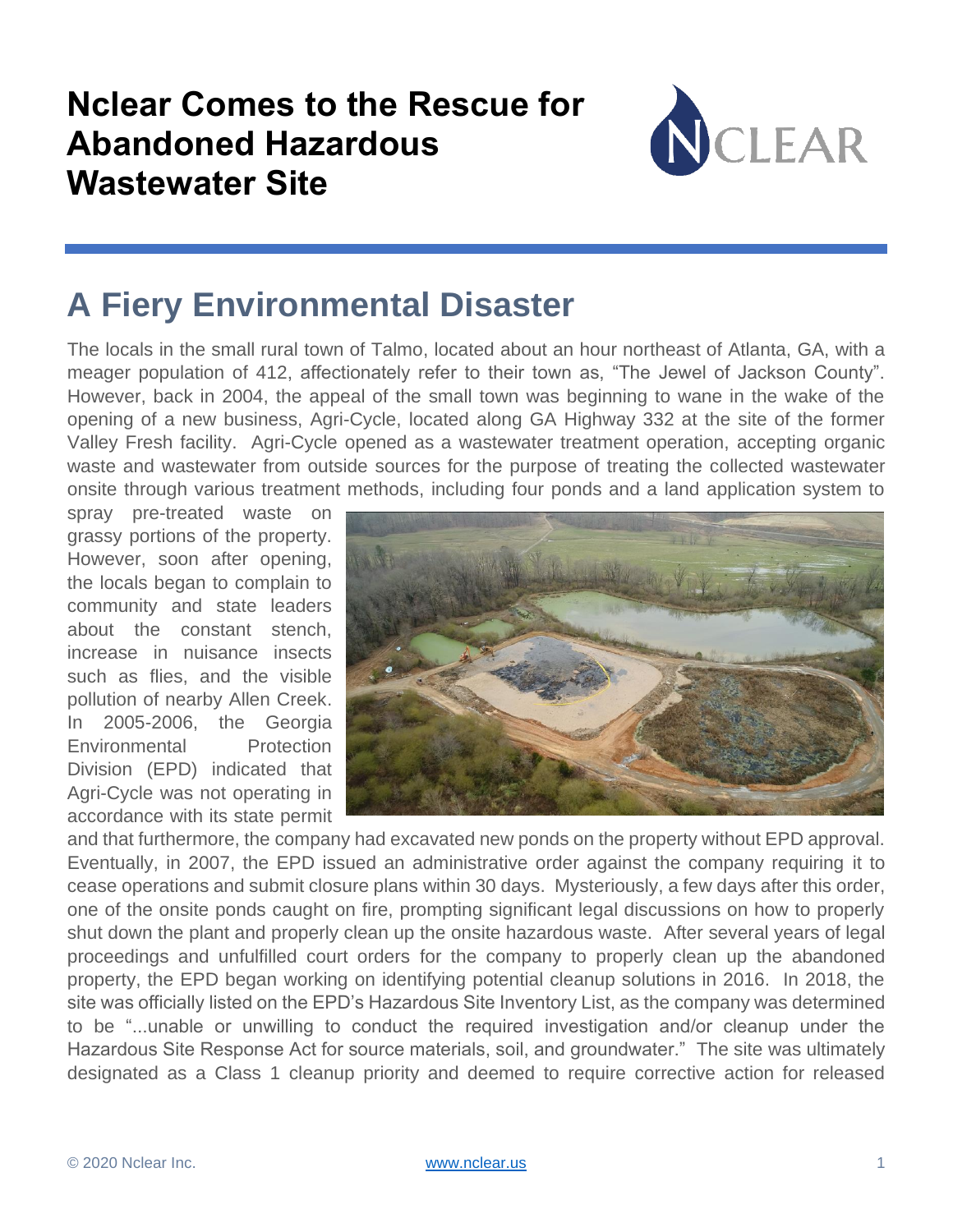regulated substances, including ammonia, phosphorus, and lead. Funding for the cleanup was made available from the Hazardous Waste Trust Fund.



**Typical Onsite Pond**

#### **Help is on the Way**

The Land Protection Branch of the EPD began working on identifying a treatment solution in January 2016 for the 84-acre site, including partnering with KEMRON Environmental (KEMRON), to conduct testing to determine the most appropriate clean-up methods for the onsite sludge and wastewater treatment before final disposal. At that time, it was estimated there was between 18-26 million gallons of wastewater, at least 20 abandoned drums, along with an unknown volume of associated sludge within the ponds. While most of the sludge was dewatered and disposed of in approved landfills, the wastewater treatment plan was still being evaluated. In September 2018, the EPD issued a NPDES Permit to KEMRON for the discharge of the treated onsite wastewater into Allen Creek.

In early 2019, KEMRON authorized Nclear to conduct a series of laboratory bench scale tests to analyze the potential treatment benefits of Nclear's patented wastewater treatment solutions, including TPX™ for phosphorus reduction and ElectrX™ for ammonia reduction. After successfully demonstrating effective jar testing of numerous wastewater samples from multiple onsite pond sources in Nclear's corporate laboratory, an onsite Pilot Evaluation (PE) for the treatment of the ponded wastewater was authorized by EPD and began in June 2019. Initially focused on just one onsite source (Pond 8), the scope was later modified to evaluate two additional ponds (Ponds 4 & 5).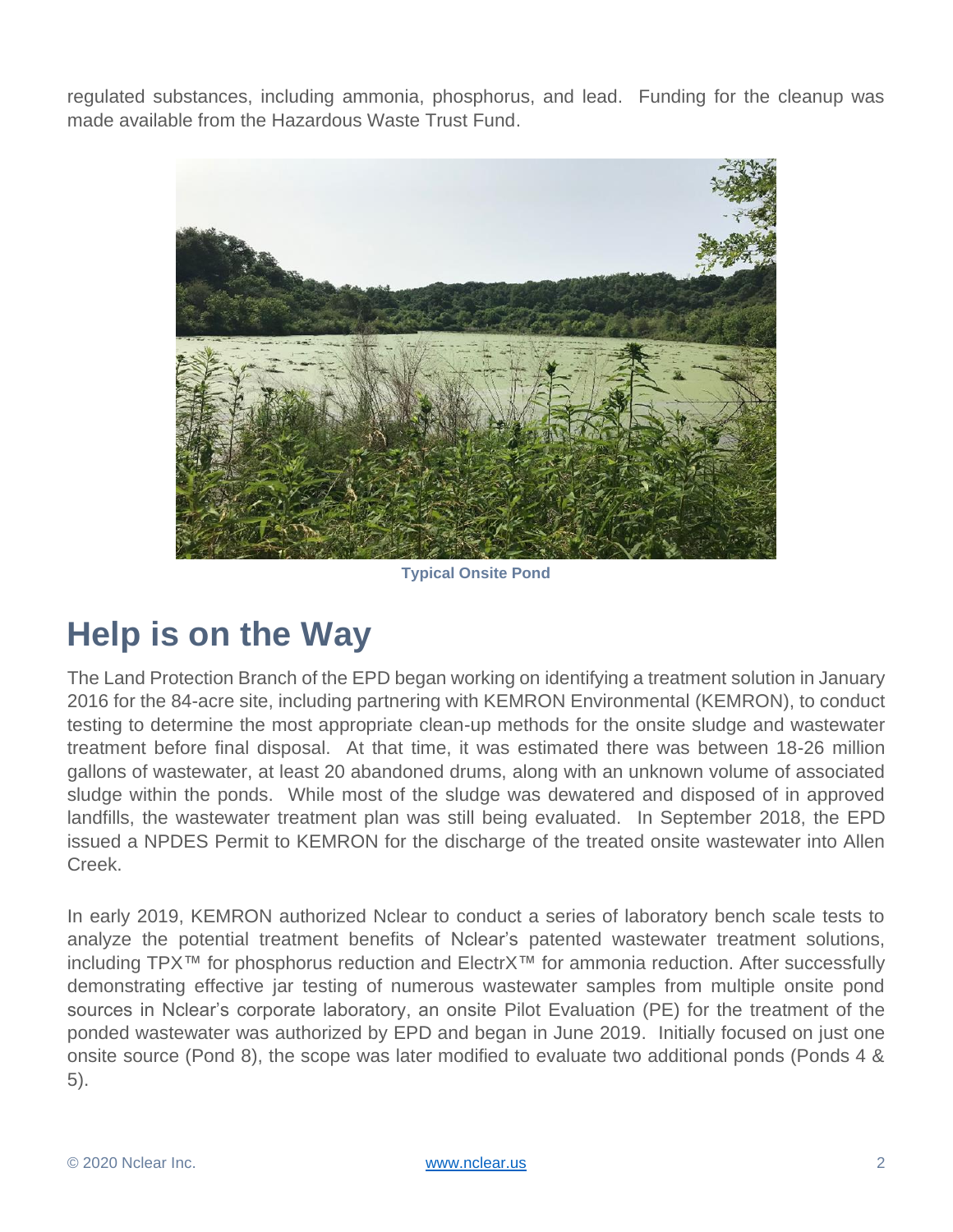## **The TPX™ Solution**

Nclear's patented TPX™ nanocrystal technology was designed as a non-toxic, effective and efficient means to remove certain contaminants, especially phosphorus, from water and wastewater. Because TPX™ is a calcium-silicate synthetic mineral, it does not contain any toxic metal salts, making it a preferred environmental treatment technology. Indeed, TPX™ has been verified to meet US EPA acute/chronic toxicity and productivity standards, as well as US FDA GRAS guidelines. In addition to enhancing phosphorus removal, TPX™ has coagulative properties that, used in conjunction with certain polymers or other coagulants, can help meet stringent discharge levels for TSS, COD and BOD. Additionally, TPX™ is proudly Made in the USA.

### **The ElectrX™ Solution**

ElectrX™ electrochemical cells provide industry leading efficiency to produce hypochlorous acid based on a patented monopolar, multi-pass circular configuration. As such, the design provides substantially longer residence time for the oxidation of ammonia into nitrogen gas. The design further ensures the electrodes have consistent electron emissions and current density over all electrode surface areas. Additionally, the unique physical and electrical design enhances flow and power efficiency and promotes longer anode/cathode life. The proprietary mixed metal oxide precious metal blend coating of the anodes is designed for maximum efficiency in converting ammonia into nitrogen gas and provides an extended life. ElectrX<sup>™</sup> is also capable of oxidizing other contaminants such as viruses, bacteria, and other organic matter, thereby lowering BOD/COD levels.

#### Pilot Evaluation Overview

The treatment objectives of the PE were primarily to reduce the Total Phosphorus (TP) and Ammonia (NH3) concentrations contained within the onsite ponds to acceptable discharge effluent limits per the site's NPDES Permit. Accordingly, the following treatment regimen was executed for the PE:

- Treatment Flowrate  $(Q) = 5$  gpm
- PE Duration = 34 days, including setup, commissioning, treatment, breakdown
- Treatment Runtime =  $17$  days @ 5 days/week
- Treatment Volume Yielded = 48,000 gallons

Nclear's mobile pilot configuration included an acidulation/aeration tank, TPX™ slurry system, custom-built Dissolved Air Flotation (DAF) unit with multiple chemical injection points and floc tubes for mixing polymers and coagulants, brine storage tank, ElectrX™ system, and solids screening.

Nclear's onsite laboratory provided real-time analysis of daily final effluent composite samples for pH, TP, Ortho P (OP), and COD. Composite samples were also sent to a local third-party lab for independent verification of results and additional analyses of BOD, NH<sub>3</sub>, O&G, TKN and TSS.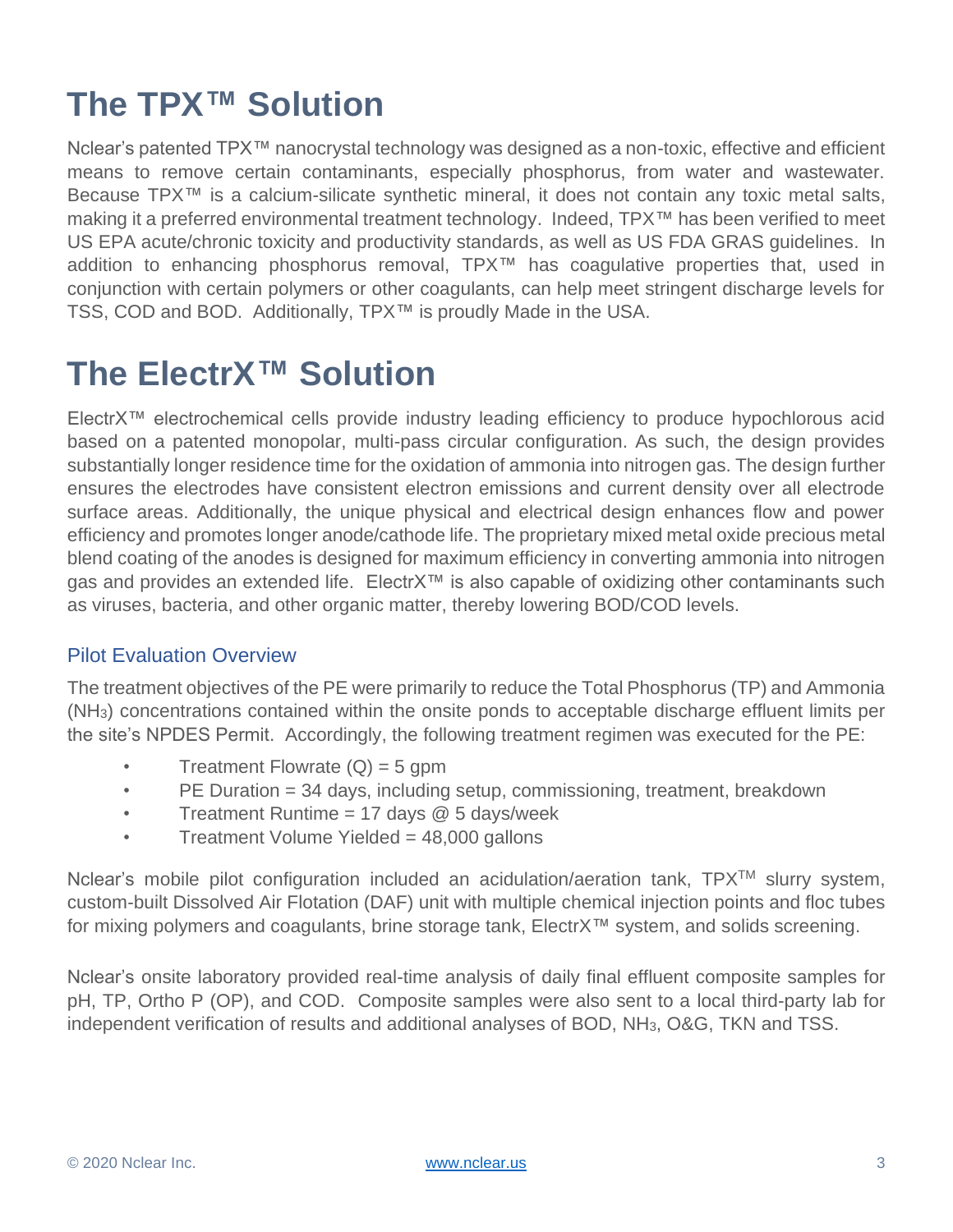

**Nclear's pilot infrastructure, including custom-built DAF, ElectrX™ and TPX™ systems**